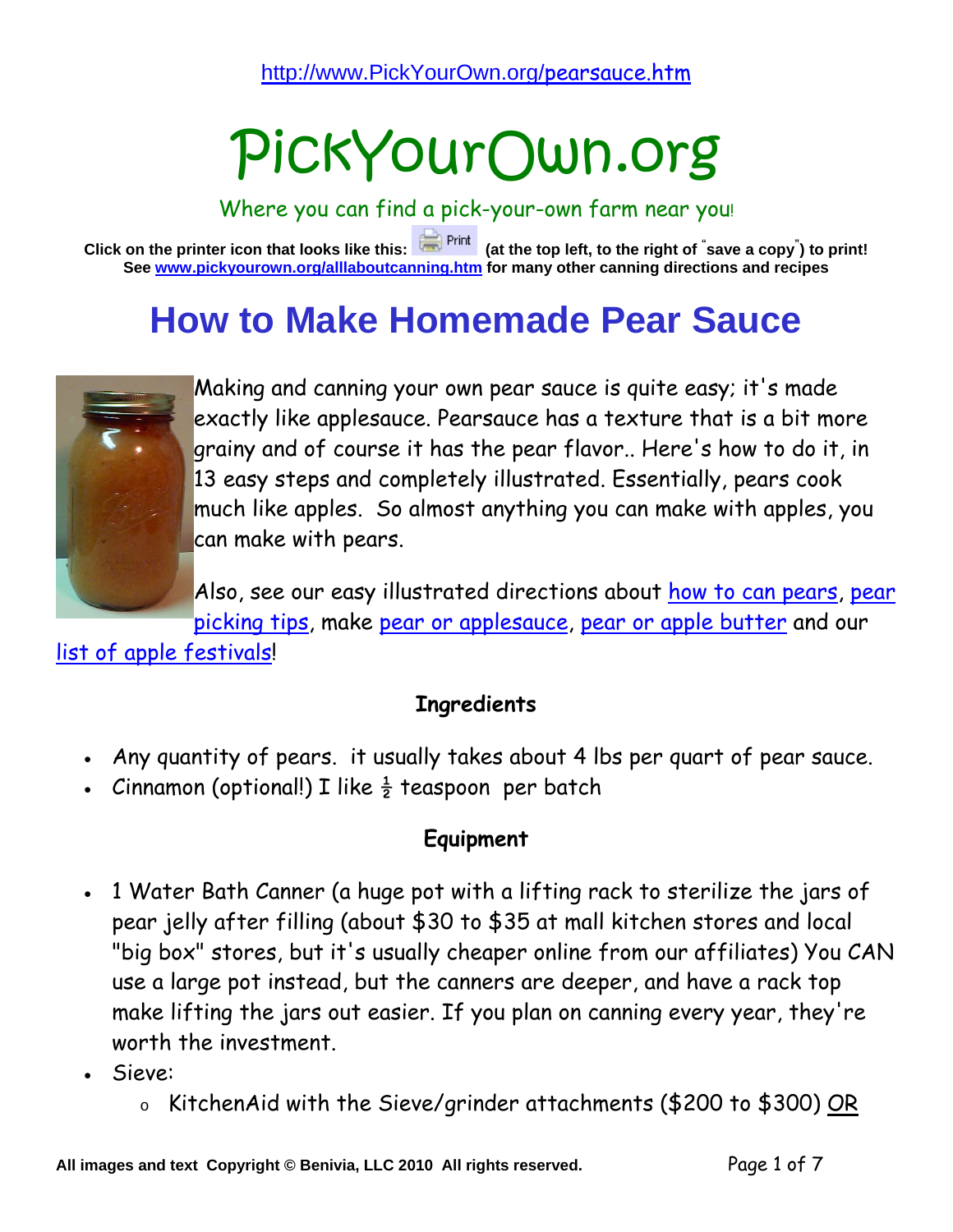- o a Foley Food Mill (\$25) <u>OR</u>
- o if you are REALLY into a tedious, time-consuming method, a simple metal sieve.
- Jar grabber (to pick up the hot jars)
- Jar funnel (\$2 at mall kitchen stores and local "big box" stores, but it's usually cheaper online from our affiliates)
- At least 1 large pot
- Large spoons and ladles
- Ball jars (Publix, Kroger, other grocery stores and some "big box" stores carry them - about \$8 per dozen quart jars including the lids and rings)

### **Recipe and Directions**

#### **Step 1 - Selecting the pears**



The most important step! You need pears that are sweet if you want to cut down on the added sugar. Just the sweetest pears you can get! Some of the common sweet varieties are Bartlett, Bosc, D'Anjou and Asian pears.

#### **Step 2 - How many pears and where to get them**

You can pick your own, or buy them at the grocery store. But for large quantities, you'll find that real farmer's markets, like the State Farmer's Market in Forest Park, Georgia have them at the best prices. In 2007, they were available from late September at \$12 to \$20 per bushel.

You'll get about 12 quarts of pear jelly per bushel of pears.

#### **Step 3 -Wash the pears!**

I'm sure you can figure out how to wash the pears in plain cold water and remove any stickers or labels on them.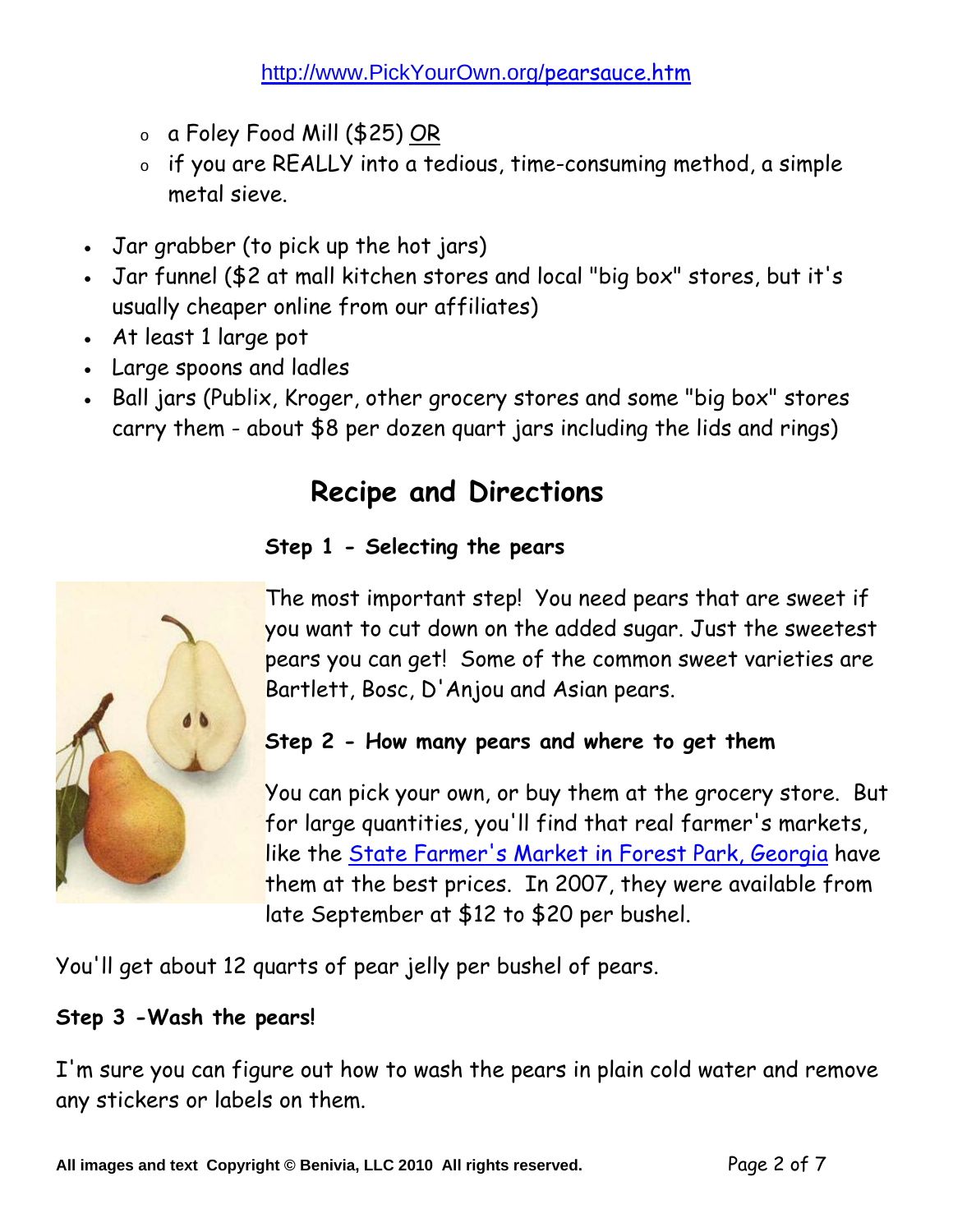#### http://www.PickYourOwn.org/pearsauce.htm

If you do not have a sieve/strainer, use a vegetable peeler or a paring knife to peel the pears. You do **NOT** need to peel, nor remove seeds or stems from the pears if you have a sieve. The sieves, see step 6, will remove all of these!

 $\overline{\phantom{a}}$ 

#### **Step 4 -Chop the pears!**

**Step 5 - Cook the Pears** 



Chopping them is much faster if you use one of those pear corer/segmenters - you just push it down on an pear and it cuts it into segments.

Again, if you do not have a sieve, be sure to remove any seeds, hard parts (usually the part

around the seeds) and any mush or dark areas.





Pretty simple! Put about 1 inch of water (I used either filtered tap water or store brand pear juice) on the bottom of a huge, thick-bottomed pot. Put the lid on, and the heat on high. When it gets really going, turn it to medium high until the pears are soft through and through.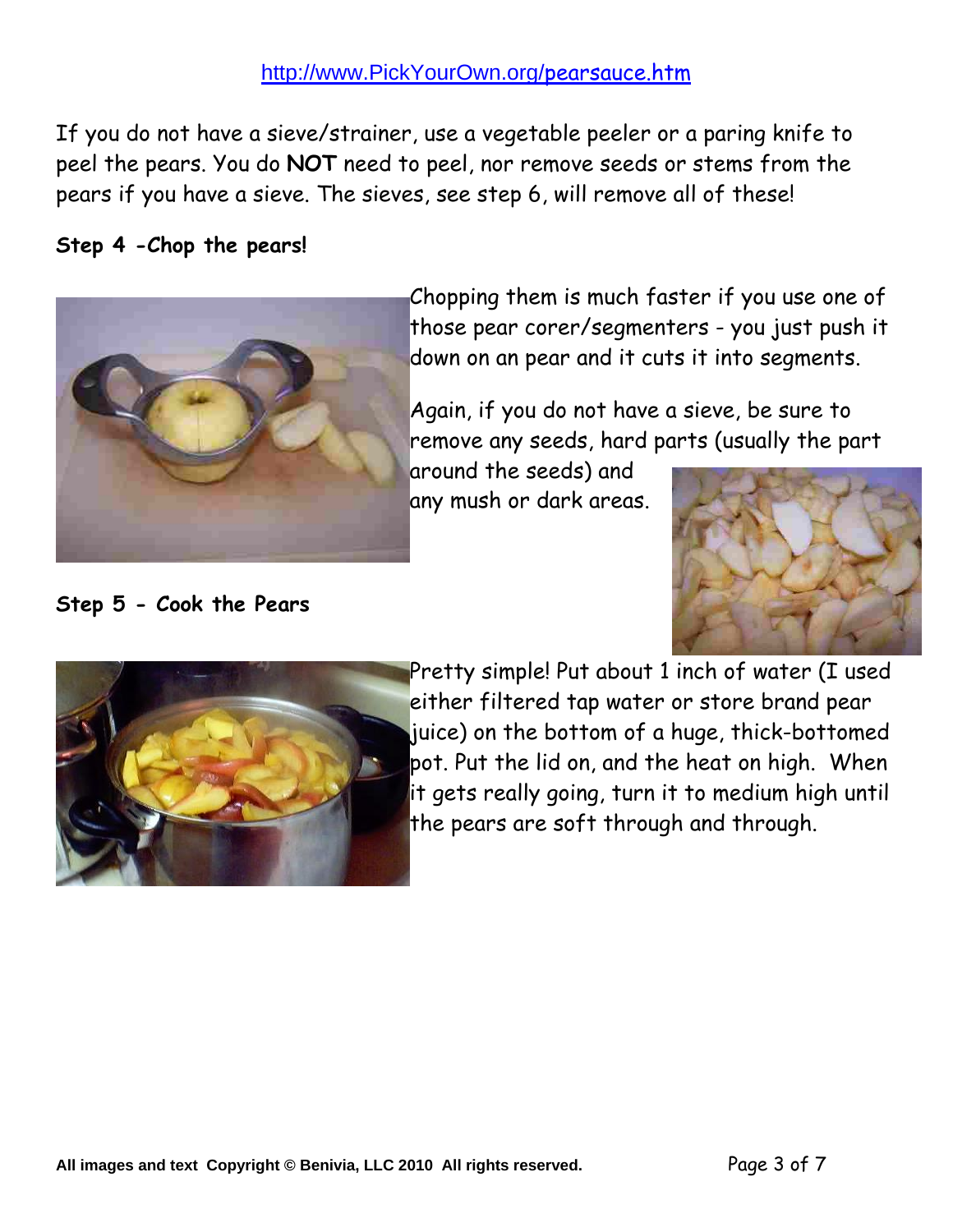#### **Step 6 - Sieve the cooked pears**

There are **several ways** to squish the pears through a sieve, either through a :

• hand-cranked Foley food mill (about \$20 see this page). Obviously, you have to crank it by hand, which is ok if you have child labor and aren't making a lot. If you are only making a dozen or two jars or don't

have other uses for a KitchenAid, then this is a practical alternative. or

- A Villaware, Roma or Oxo strainer (about \$60, see further down the page) or
- through a KitchenAid sieve/grinder (with the attachments, about \$300, but it lasts a lifetime and is fast and easy to use - I can make 100 quart jars per day with one of these).
- To see a greater variety of strainers in other types, sizes, and prices, click here!

I found a pretty good deal (about half price) on remanufactured KitchenAid's with a 1 year warranty - see the links on the webpage..

You CAN also use a simple metal sieve, but it will be VERY tedious, hard work - if you plan on making pearsauce every year, spring for the 25 bucks for the foodmill.

Basically, you put the cooked pears (including the skins, seeds, cores and stems) into the top hopper, and use the wooden plunger to push it in.



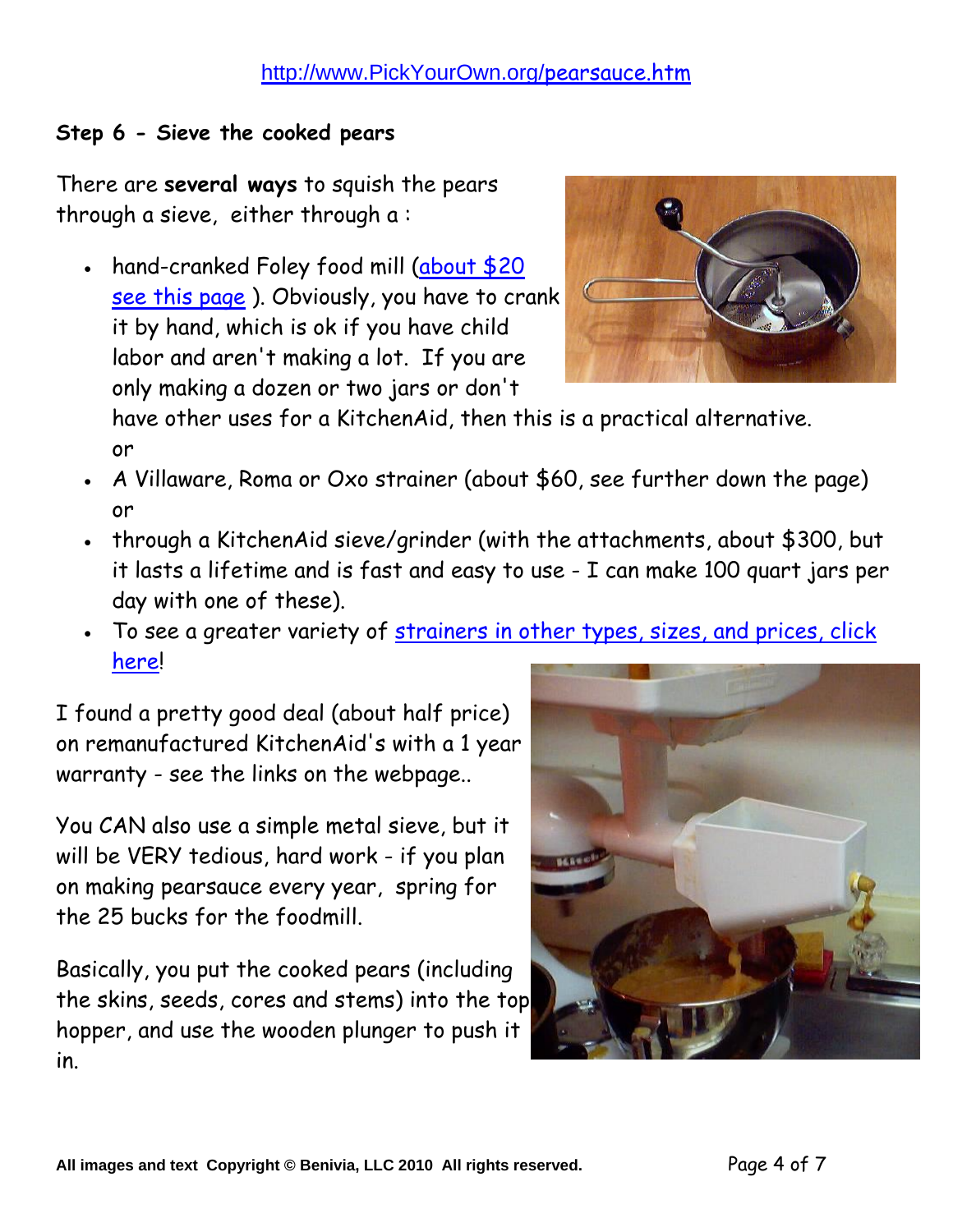#### **NOTE for those on a VERY tight budget or making just a small batch of pearsauce**

You CAN make pearsauce without a food processor or a \$25 foodmill, but it's much more work, and really only suitable for making a quart or two of pearsauce at a time... but it can be done - Click here for the directions on making pear or applesauce with NO special equipment

The device pushes it against a sieve and the pearsauce comes out underneath (in the chrome pot in the photo at left ), and the debris shoots out the side into the sink - see photo below.



#### **Step 7 - Season and keep the pear sauce hot**

Put the pearsauce into a large pot. Add cinnamon to taste. You should not need to add any sugar.

The pear sauce does not need any further cooking; just keep it hot until you get enough made to fill the jars you will put into the canner (Canners hold seven jars at once, whether they are quart or pint size)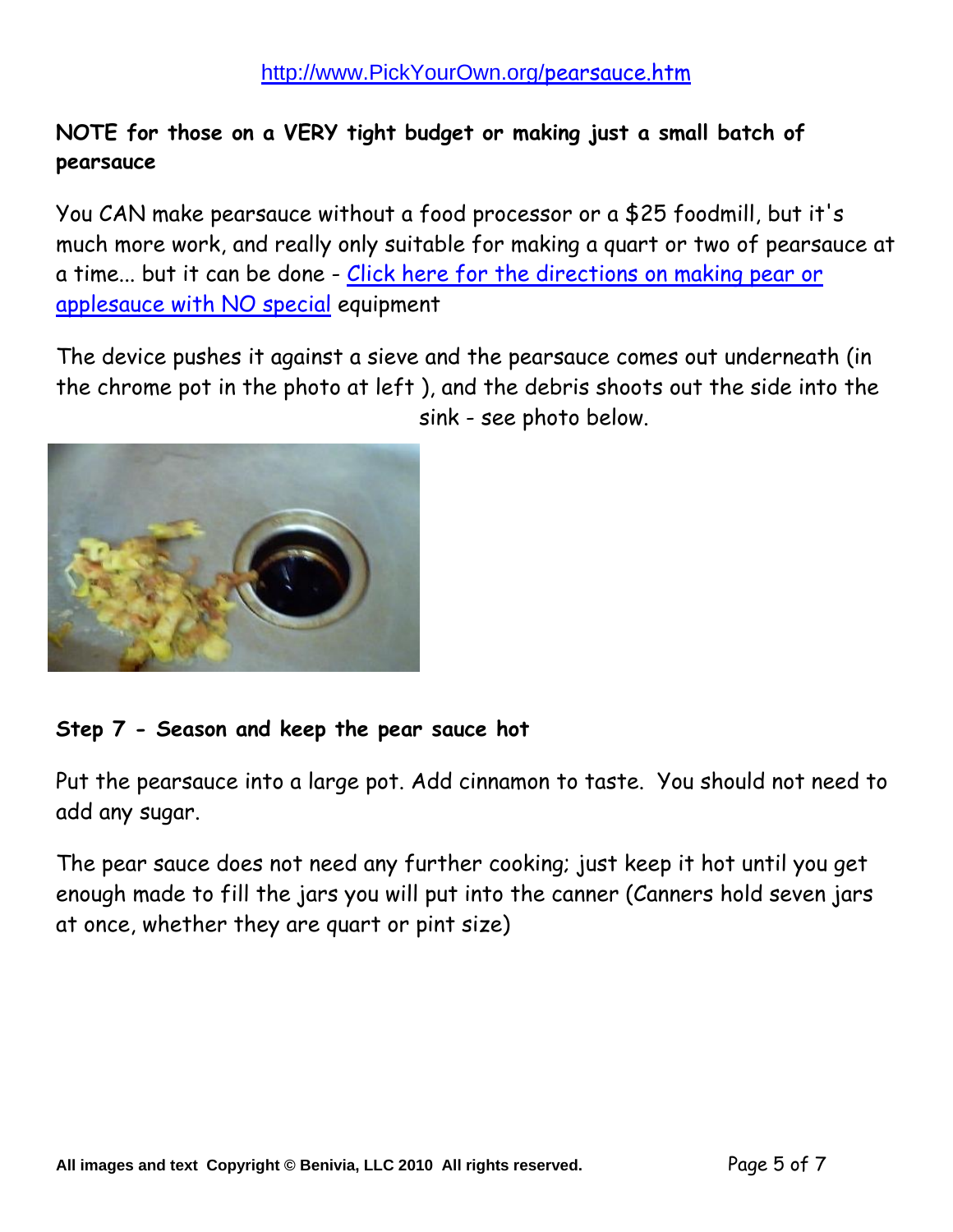#### http://www.PickYourOwn.org/pearsauce.htm

#### **Step 8 - Fill the jars and process them in the water bath**

Fill them to within  $\frac{1}{4}$ -inch of the top, wipe any spilled pear sauce of the top, seat the lid and gently tighten the ring around them. Put them in the canner and keep them covered with at least 1 inch of water. Get the canner back to a full boil and begin timing. If you are at sea level (up to 1,000 ft) boil pint jars for 15 minutes and quart jars for 20 min. If you are at an altitude of 1,000 feet or more, see the chart below.



| Recommended process time for pears auce in a<br>boiling-water canner. |          |                              |                                                       |    |
|-----------------------------------------------------------------------|----------|------------------------------|-------------------------------------------------------|----|
|                                                                       |          | Process Time at Altitudes of |                                                       |    |
| Quart                                                                 |          |                              | $ 0 - 1,000 1,001 - 3,000 3,001 - 6,000 $ Above 6,000 |    |
| <b>Size</b>                                                           | ft.      |                              | ft                                                    | ft |
| Pints                                                                 | $15$ min | 20                           | 20                                                    | 25 |
| Quarts                                                                | 20       | 25                           | 30                                                    | 35 |